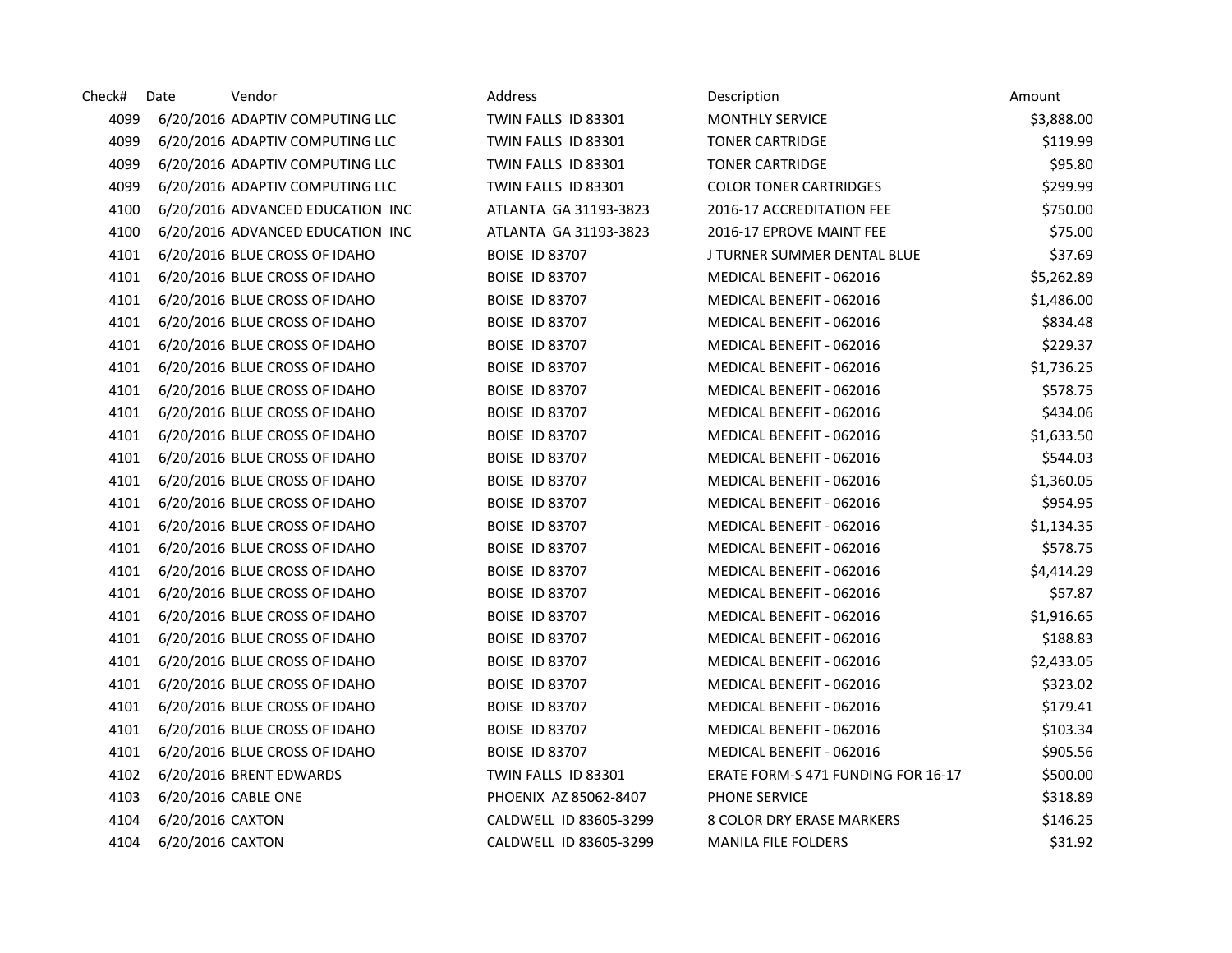| 4104 | 6/20/2016 CAXTON | CALDWELL ID 83605-3299 | WHITE OUT                                 | \$7.45  |
|------|------------------|------------------------|-------------------------------------------|---------|
| 4104 | 6/20/2016 CAXTON | CALDWELL ID 83605-3299 | <b>COLORED POST IT NOTES</b>              | \$25.50 |
| 4104 | 6/20/2016 CAXTON | CALDWELL ID 83605-3299 | MASKING TAPE (1/2")                       | \$2.12  |
| 4104 | 6/20/2016 CAXTON | CALDWELL ID 83605-3299 | MASKING TAPE (2")                         | \$3.55  |
| 4104 | 6/20/2016 CAXTON | CALDWELL ID 83605-3299 | MANILA CLASP ENVELOPES (9X12)             | \$10.52 |
| 4104 | 6/20/2016 CAXTON | CALDWELL ID 83605-3299 | HANGING FOLDER FRAME (LEGAL)              | \$12.75 |
| 4104 | 6/20/2016 CAXTON | CALDWELL ID 83605-3299 | LUNAR BLUE PAPER                          | \$28.47 |
| 4104 | 6/20/2016 CAXTON | CALDWELL ID 83605-3299 | <b>TERRA GREEN</b>                        | \$28.47 |
| 4104 | 6/20/2016 CAXTON | CALDWELL ID 83605-3299 | SOLAR YELLOW                              | \$37.96 |
| 4104 | 6/20/2016 CAXTON | CALDWELL ID 83605-3299 | <b>GALAXY GOLD</b>                        | \$28.47 |
| 4104 | 6/20/2016 CAXTON | CALDWELL ID 83605-3299 | <b>GAMMA GREEN</b>                        | \$37.96 |
| 4104 | 6/20/2016 CAXTON | CALDWELL ID 83605-3299 | <b>COSMIC ORANGE</b>                      | \$18.98 |
| 4104 | 6/20/2016 CAXTON | CALDWELL ID 83605-3299 | ROCKET RED                                | \$37.96 |
| 4104 | 6/20/2016 CAXTON | CALDWELL ID 83605-3299 | PLASMA PINK                               | \$28.47 |
| 4104 | 6/20/2016 CAXTON | CALDWELL ID 83605-3299 | PLANETARY PURPLE                          | \$18.98 |
| 4104 | 6/20/2016 CAXTON | CALDWELL ID 83605-3299 | <b>TERESTRIAL TEAL</b>                    | \$9.49  |
| 4104 | 6/20/2016 CAXTON | CALDWELL ID 83605-3299 | <b>MARTIAN GREEN</b>                      | \$37.96 |
| 4104 | 6/20/2016 CAXTON | CALDWELL ID 83605-3299 | <b>GREEN</b>                              | \$11.96 |
| 4104 | 6/20/2016 CAXTON | CALDWELL ID 83605-3299 | ORCHID                                    | \$11.96 |
| 4104 | 6/20/2016 CAXTON | CALDWELL ID 83605-3299 | <b>PINK</b>                               | \$11.96 |
| 4104 | 6/20/2016 CAXTON | CALDWELL ID 83605-3299 | <b>CANARY</b>                             | \$23.92 |
| 4104 | 6/20/2016 CAXTON | CALDWELL ID 83605-3299 | LIF-OFF LEMON STOCK                       | \$47.92 |
| 4104 | 6/20/2016 CAXTON | CALDWELL ID 83605-3299 | <b>TERRESTRIAL TEAL STOCK</b>             | \$11.98 |
| 4104 | 6/20/2016 CAXTON | CALDWELL ID 83605-3299 | LUNAR BLUE STOCK                          | \$35.94 |
| 4104 | 6/20/2016 CAXTON | CALDWELL ID 83605-3299 | <b>COSMIC ORANGE STOCK</b>                | \$23.96 |
| 4104 | 6/20/2016 CAXTON | CALDWELL ID 83605-3299 | <b>GREEN 12 X 18 CONSTRUCTION PAPER</b>   | \$10.50 |
| 4104 | 6/20/2016 CAXTON | CALDWELL ID 83605-3299 | BLUE 12 X 18 CONSTRUCTION PAPER           | \$6.30  |
| 4104 | 6/20/2016 CAXTON | CALDWELL ID 83605-3299 | <b>BLACK 12 X 18 CONSTRUCTION PAPER</b>   | \$4.20  |
| 4104 | 6/20/2016 CAXTON | CALDWELL ID 83605-3299 | <b>HOLIDAY RED 9 X 12 CONSTRUCTION PA</b> | \$8.40  |
| 4104 | 6/20/2016 CAXTON | CALDWELL ID 83605-3299 | YELLOW 9 X 12 CONSTRUCTION PAPER          | \$8.40  |
| 4104 | 6/20/2016 CAXTON | CALDWELL ID 83605-3299 | LIGHT GREEN 9 X 12 CONSTRUCTION PA        | \$2.10  |
| 4104 | 6/20/2016 CAXTON | CALDWELL ID 83605-3299 | <b>EMERALD GREEN</b>                      | \$6.30  |
| 4104 | 6/20/2016 CAXTON | CALDWELL ID 83605-3299 | HOLIDAY GREEN 9 X 12 CONSTRUCTION         | \$12.60 |
| 4104 | 6/20/2016 CAXTON | CALDWELL ID 83605-3299 | LIGHT BLUE 9 X 12 CONSTRUCTION PAP        | \$8.40  |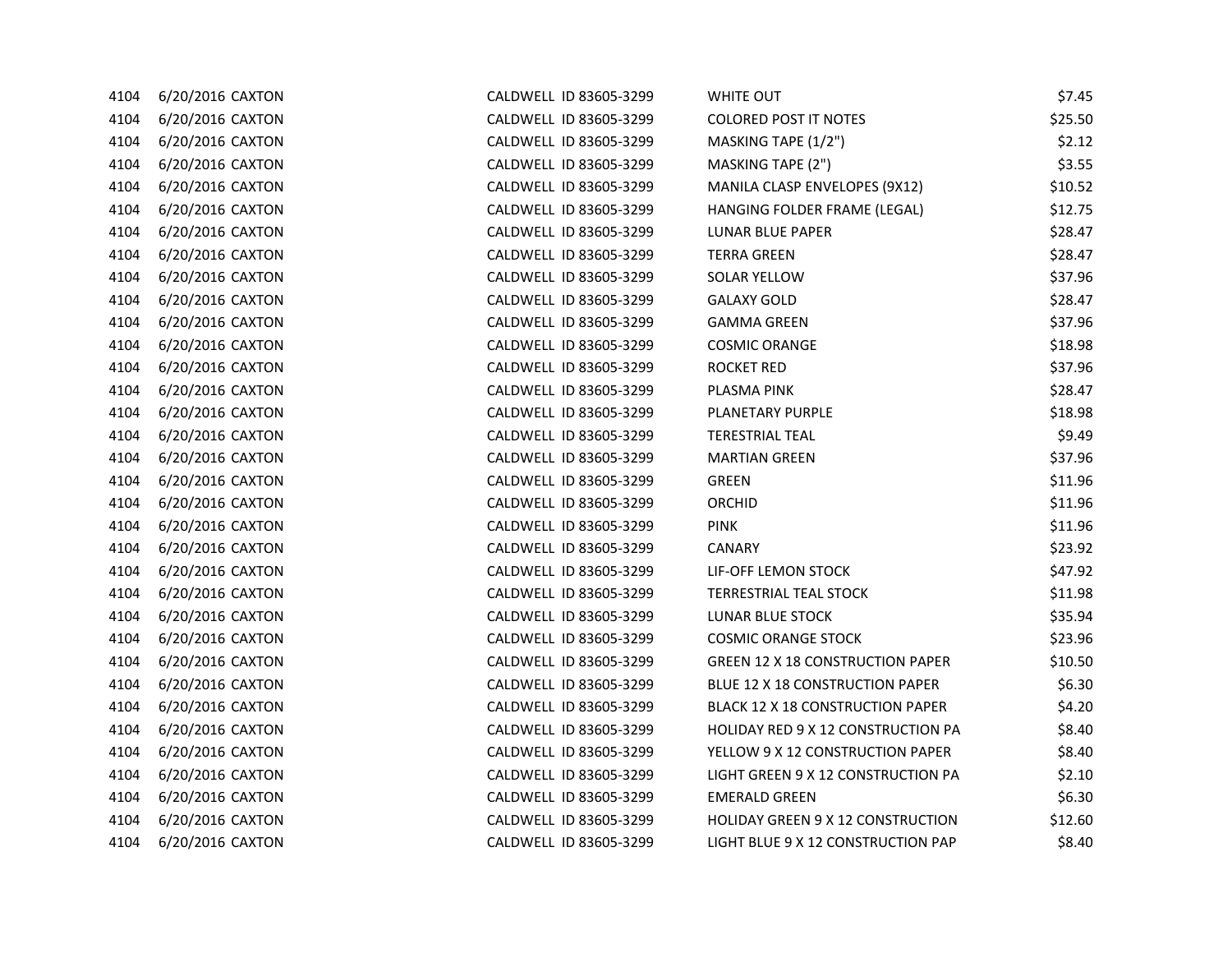| 4104 | 6/20/2016 CAXTON                       | CALDWELL ID 83605-3299 | BLUE 9 X 12 CONSTRUCTION PAPER            | \$5.25     |
|------|----------------------------------------|------------------------|-------------------------------------------|------------|
| 4104 | 6/20/2016 CAXTON                       | CALDWELL ID 83605-3299 | VIOLET 9 X 12 CONSTRUCTION PAPER          | \$2.10     |
| 4104 | 6/20/2016 CAXTON                       | CALDWELL ID 83605-3299 | <b>BLACK 9 X 12 CONSTRUCTION PAPER</b>    | \$2.10     |
| 4104 | 6/20/2016 CAXTON                       | CALDWELL ID 83605-3299 | WHITE 9 X 12 CONSTRUCTION PAPER           | \$10.50    |
| 4105 | 6/20/2016 CITY OF HANSEN               | HANSEN ID 83334        | <b>WATER</b>                              | \$220.50   |
| 4105 | 6/20/2016 CITY OF HANSEN               | HANSEN ID 83334        | <b>SEWER</b>                              | \$292.50   |
| 4106 | 6/20/2016 COLLEGE OF SOUTHERN IDAHO    | TWIN FALLS ID 83303    | SCHOLARSHIP-MARINA MENDOZA                | \$1,000.00 |
| 4107 | 6/20/2016 CULLIGAN MAGIC VALLEY        | Twin Falls ID 83301    | <b>RENTAL OF WATER SOFTENER</b>           | \$27.00    |
| 4107 | 6/20/2016 CULLIGAN MAGIC VALLEY        | Twin Falls ID 83301    | <b>ELEMENTARY</b>                         | \$19.40    |
| 4107 | 6/20/2016 CULLIGAN MAGIC VALLEY        | Twin Falls ID 83301    | HS.                                       | \$37.20    |
| 4107 | 6/20/2016 CULLIGAN MAGIC VALLEY        | Twin Falls ID 83301    | <b>LUNCHROOM</b>                          | \$17.60    |
| 4108 | 6/20/2016 DAYTREATMENT YOUTH SERVICES  | <b>JEROME ID 83338</b> | 04/25-05/13~STUDENT A TRANSPORT           | \$726.00   |
| 4108 | 6/20/2016 DAYTREATMENT YOUTH SERVICES  | JEROME ID 83338        | 04/25-05/13~STUDENT B TRANSPORT           | \$150.00   |
| 4108 | 6/20/2016 DAYTREATMENT YOUTH SERVICES  | <b>JEROME ID 83338</b> | <b>ADMIN CHARGES</b>                      | \$200.00   |
| 4108 | 6/20/2016 DAYTREATMENT YOUTH SERVICES  | JEROME ID 83338        | 05/16-05/25~STUDENT A TRANSPORT           | \$387.20   |
| 4108 | 6/20/2016 DAYTREATMENT YOUTH SERVICES  | JEROME ID 83338        | 05/16-05/25~STUDENT B TRANSPORT           | \$80.00    |
| 4109 | 6/20/2016 FARMERS NATIONAL BANK        | TWIN FALLS ID 83303    | <b>FOOD PANTRY GRANT SUPPLIES</b>         | \$59.34    |
| 4109 | 6/20/2016 FARMERS NATIONAL BANK        | TWIN FALLS ID 83303    | <b>REFUND FOR AG CONF</b>                 | $-$100.00$ |
| 4109 | 6/20/2016 FARMERS NATIONAL BANK        | TWIN FALLS ID 83303    | SPED LAW CONF ROOM-R HENDERSON            | \$89.00    |
| 4109 | 6/20/2016 FARMERS NATIONAL BANK        | TWIN FALLS ID 83303    | SPED LAW ROOM-K KELLY                     | \$89.00    |
| 4109 | 6/20/2016 FARMERS NATIONAL BANK        | TWIN FALLS ID 83303    | PLANE TICKET FOR PS TRAINING-KELLY        | \$344.20   |
| 4109 | 6/20/2016 FARMERS NATIONAL BANK        | TWIN FALLS ID 83303    | ADV OPPORTUNTIES CONF-KAYLA/SHAREE        | \$250.00   |
| 4109 | 6/20/2016 FARMERS NATIONAL BANK        | TWIN FALLS ID 83303    | <b>TAPE &amp; SUPPLIES FOR LIBRARY</b>    | \$54.92    |
| 4109 | 6/20/2016 FARMERS NATIONAL BANK        | TWIN FALLS ID 83303    | THERMOSTAT AT HS                          | \$26.33    |
| 4109 | 6/20/2016 FARMERS NATIONAL BANK        | TWIN FALLS ID 83303    | PLANE TICKETS FOR EURKA MATH CONF         | \$2,059.90 |
| 4109 | 6/20/2016 FARMERS NATIONAL BANK        | TWIN FALLS ID 83303    | <b>INVOICES FOR HS OFFICE</b>             | \$152.22   |
| 4110 | 6/20/2016 FOOD SERVICES OF AMERICA     | SEATTLE WA 98124-1846  | <b>FOOD SUPPLIES</b>                      | \$424.52   |
| 4110 | 6/20/2016 FOOD SERVICES OF AMERICA     | SEATTLE WA 98124-1846  | <b>FOOD SUPPLIES</b>                      | \$279.60   |
| 4110 | 6/20/2016 FOOD SERVICES OF AMERICA     | SEATTLE WA 98124-1846  | <b>FOOD SUPPLIES</b>                      | \$393.51   |
| 4111 | 6/20/2016 GERARD JEFF                  | KIMBERLY ID 83341      | <b>CONGRATULATIONS ON YOUR RETIREMENT</b> | \$100.00   |
| 4111 | 6/20/2016 GERARD JEFF                  | KIMBERLY ID 83341      | <b>BUS FUEL FOR FFA TRIP</b>              | \$175.00   |
| 4112 | 6/20/2016 GLACIER REFRIGERATION INC    | TWIN FALLS ID 83303    | <b>COMPRESSOR FOR FREEZER</b>             | \$1,177.08 |
| 4113 | 6/20/2016 GREAT AMERICA FINANCIAL SERV | DALLAS TX 75266-0831   | COPIER AGREEMENT-ELEM                     | \$138.00   |
| 4113 | 6/20/2016 GREAT AMERICA FINANCIAL SERV | DALLAS TX 75266-0831   | <b>COPIER AGREEMENT-HS</b>                | \$137.00   |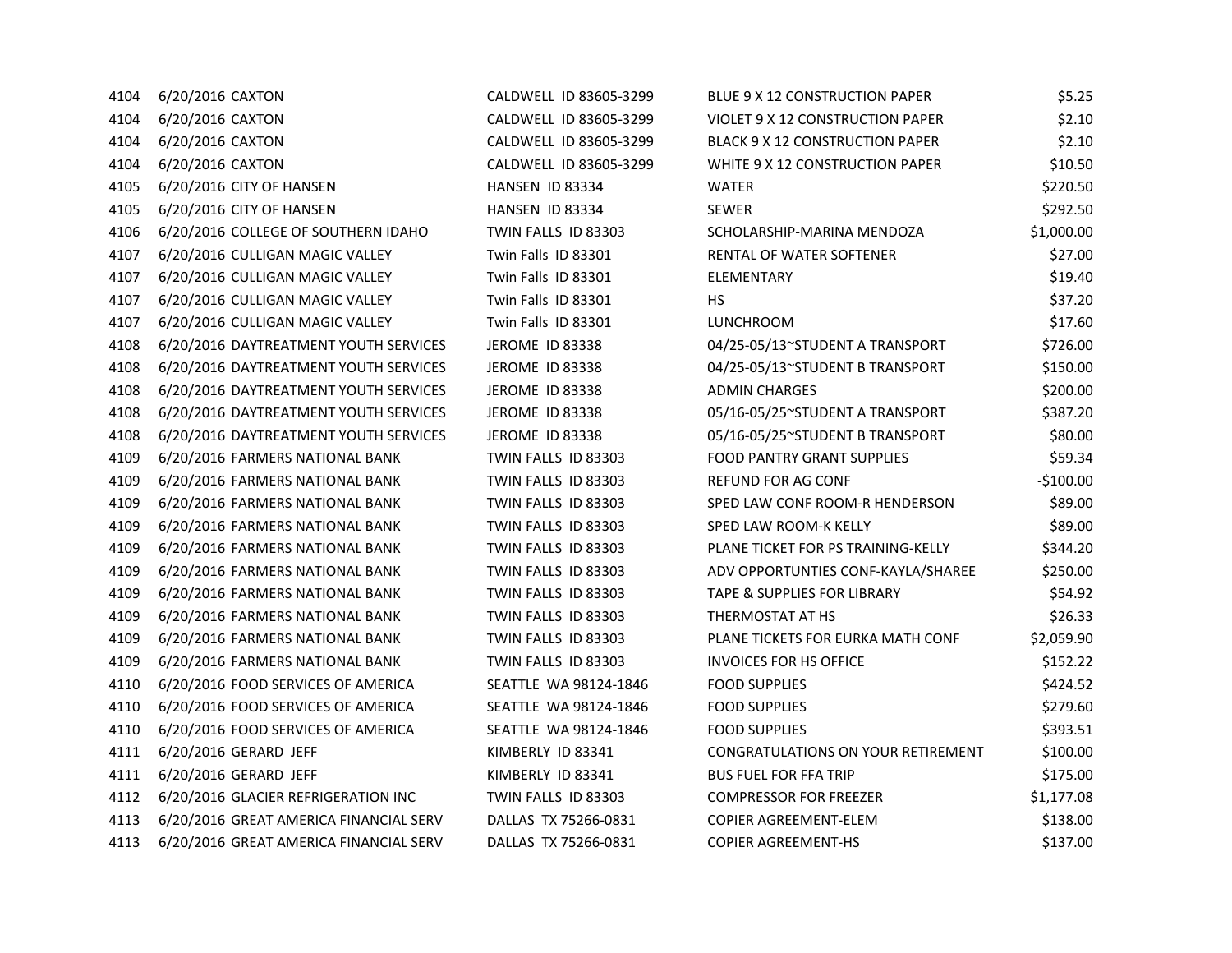| 4114 | 6/20/2016 Hansen School Dist #415 |
|------|-----------------------------------|
| 4114 | 6/20/2016 Hansen School Dist #415 |
| 4114 | 6/20/2016 Hansen School Dist #415 |
| 4114 | 6/20/2016 Hansen School Dist #415 |
| 4114 | 6/20/2016 Hansen School Dist #415 |
| 4114 | 6/20/2016 Hansen School Dist #415 |
| 4114 | 6/20/2016 Hansen School Dist #415 |
| 4114 | 6/20/2016 Hansen School Dist #415 |
| 4114 | 6/20/2016 Hansen School Dist #415 |
| 4114 | 6/20/2016 Hansen School Dist #415 |
| 4114 | 6/20/2016 Hansen School Dist #415 |
| 4114 | 6/20/2016 Hansen School Dist #415 |
| 4114 | 6/20/2016 Hansen School Dist #415 |
| 4114 | 6/20/2016 Hansen School Dist #415 |
| 4114 | 6/20/2016 Hansen School Dist #415 |
| 4114 | 6/20/2016 Hansen School Dist #415 |
| 4114 | 6/20/2016 Hansen School Dist #415 |
| 4114 | 6/20/2016 Hansen School Dist #415 |
| 4114 | 6/20/2016 Hansen School Dist #415 |
| 4114 | 6/20/2016 Hansen School Dist #415 |
| 4114 | 6/20/2016 Hansen School Dist #415 |
| 4114 | 6/20/2016 Hansen School Dist #415 |
| 4114 | 6/20/2016 Hansen School Dist #415 |
| 4114 | 6/20/2016 Hansen School Dist #415 |
| 4114 | 6/20/2016 Hansen School Dist #415 |
| 4114 | 6/20/2016 Hansen School Dist #415 |
| 4114 | 6/20/2016 Hansen School Dist #415 |
| 4114 | 6/20/2016 Hansen School Dist #415 |
| 4115 | 6/20/2016 Hansen School Dist #415 |
| 4115 | 6/20/2016 Hansen School Dist #415 |
| 4115 | 6/20/2016 Hansen School Dist #415 |
| 4115 | 6/20/2016 Hansen School Dist #415 |
| 4115 | 6/20/2016 Hansen School Dist #415 |
| 4115 | 6/20/2016 Hansen School Dist #415 |

| 4114 | 6/20/2016 Hansen School Dist #415 | <b>EMPLOYER SHARE MC - 062016</b>   | \$42.95    |
|------|-----------------------------------|-------------------------------------|------------|
| 4114 | 6/20/2016 Hansen School Dist #415 | <b>EMPLOYER SHARE MC - 062016</b>   | \$248.94   |
| 4114 | 6/20/2016 Hansen School Dist #415 | <b>EMPLOYER SHARE MC - 062016</b>   | \$20.68    |
| 4114 | 6/20/2016 Hansen School Dist #415 | <b>EMPLOYER SHARE FICA - 062016</b> | \$1,927.83 |
| 4114 | 6/20/2016 Hansen School Dist #415 | <b>EMPLOYER SHARE FICA - 062016</b> | \$2,346.90 |
| 4114 | 6/20/2016 Hansen School Dist #415 | <b>EMPLOYER SHARE MC - 062016</b>   | \$35.37    |
| 4114 | 6/20/2016 Hansen School Dist #415 | <b>EMPLOYER SHARE FICA - 062016</b> | \$735.50   |
| 4114 | 6/20/2016 Hansen School Dist #415 | <b>EMPLOYER SHARE FICA - 062016</b> | \$67.94    |
| 4114 | 6/20/2016 Hansen School Dist #415 | <b>EMPLOYER SHARE FICA - 062016</b> | \$405.69   |
| 4114 | 6/20/2016 Hansen School Dist #415 | EMPLOYER SHARE FICA - 062016        | \$235.24   |
| 4114 | 6/20/2016 Hansen School Dist #415 | <b>EMPLOYER SHARE MC - 062016</b>   | \$35.11    |
| 4114 | 6/20/2016 Hansen School Dist #415 | <b>EMPLOYER SHARE MC - 062016</b>   | \$64.55    |
| 4114 | 6/20/2016 Hansen School Dist #415 | <b>EMPLOYER SHARE FICA - 062016</b> | \$551.95   |
| 4114 | 6/20/2016 Hansen School Dist #415 | <b>EMPLOYER SHARE FICA - 062016</b> | \$49.97    |
| 4114 | 6/20/2016 Hansen School Dist #415 | EMPLOYER SHARE FICA - 062016        | \$355.32   |
| 4114 | 6/20/2016 Hansen School Dist #415 | <b>EMPLOYER SHARE MC - 062016</b>   | \$62.74    |
| 4114 | 6/20/2016 Hansen School Dist #415 | <b>EMPLOYER SHARE FICA - 062016</b> | \$359.15   |
| 4114 | 6/20/2016 Hansen School Dist #415 | <b>EMPLOYER SHARE MC - 062016</b>   | \$259.85   |
| 4114 | 6/20/2016 Hansen School Dist #415 | <b>EMPLOYER SHARE MC - 062016</b>   | \$51.04    |
| 4114 | 6/20/2016 Hansen School Dist #415 | EMPLOYER SHARE MC - 062016          | \$216.64   |
| 4114 | 6/20/2016 Hansen School Dist #415 | <b>EMPLOYER SHARE MC - 062016</b>   | \$329.64   |
| 4114 | 6/20/2016 Hansen School Dist #415 | <b>EMPLOYER SHARE FICA - 062016</b> | \$720.07   |
| 4114 | 6/20/2016 Hansen School Dist #415 | <b>EMPLOYER SHARE FICA - 062016</b> | \$348.59   |
| 4114 | 6/20/2016 Hansen School Dist #415 | <b>EMPLOYER SHARE FICA - 062016</b> | \$289.31   |
| 4114 | 6/20/2016 Hansen School Dist #415 | EMPLOYER SHARE FICA - 062016        | \$6.23     |
| 4114 | 6/20/2016 Hansen School Dist #415 | <b>EMPLOYER SHARE FICA - 062016</b> | \$2.85     |
| 4114 | 6/20/2016 Hansen School Dist #415 | <b>EMPLOYER SHARE MC - 062016</b>   | \$1,408.55 |
| 4114 | 6/20/2016 Hansen School Dist #415 | <b>EMPLOYER SHARE MC - 062016</b>   | \$75.46    |
| 4115 | 6/20/2016 Hansen School Dist #415 | UNUSED SICK LEAVE - 062016          | \$3,084.30 |
| 4115 | 6/20/2016 Hansen School Dist #415 | UNUSED SICK LEAVE - 062016          | \$4,005.97 |
| 4115 | 6/20/2016 Hansen School Dist #415 | UNUSED SICK LEAVE - 062016          | \$2,425.84 |
| 4115 | 6/20/2016 Hansen School Dist #415 | UNUSED SICK LEAVE - 062016          | \$58.40    |
| 4115 | 6/20/2016 Hansen School Dist #415 | UNUSED SICK LEAVE - 062016          | \$640.87   |
| 4115 | 6/20/2016 Hansen School Dist #415 | UNUSED SICK LEAVE - 062016          | \$1,123.94 |
|      |                                   |                                     |            |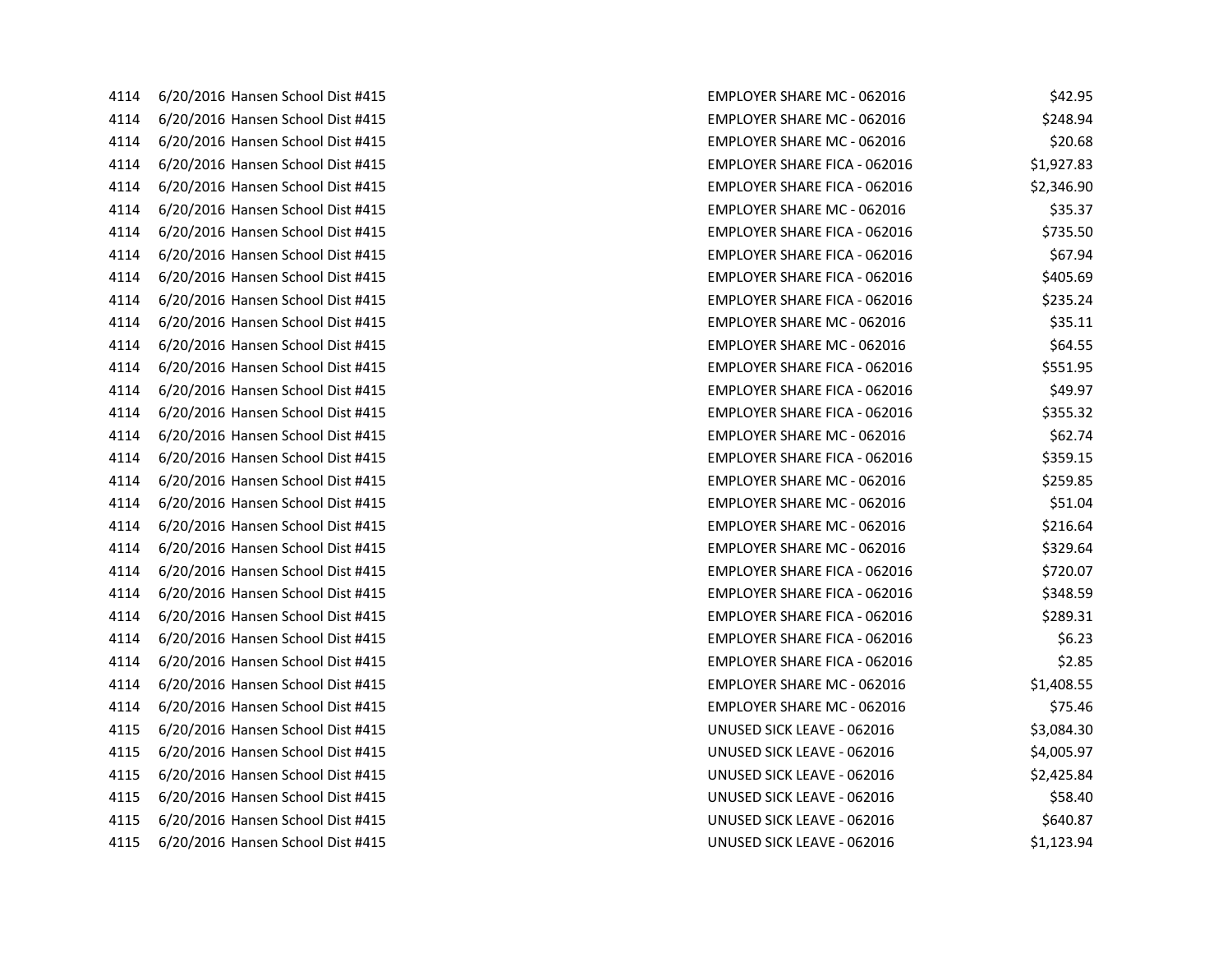| 4115 | 6/20/2016 Hansen School Dist #415  |
|------|------------------------------------|
| 4115 | 6/20/2016 Hansen School Dist #415  |
| 4115 | 6/20/2016 Hansen School Dist #415  |
| 4115 | 6/20/2016 Hansen School Dist #415  |
| 4115 | 6/20/2016 Hansen School Dist #415  |
| 4115 | 6/20/2016 Hansen School Dist #415  |
| 4115 | 6/20/2016 Hansen School Dist #415  |
| 4115 | 6/20/2016 Hansen School Dist #415  |
| 4115 | 6/20/2016 Hansen School Dist #415  |
| 4115 | 6/20/2016 Hansen School Dist #415  |
| 4115 | 6/20/2016 Hansen School Dist #415  |
| 4115 | 6/20/2016 Hansen School Dist #415  |
| 4115 | 6/20/2016 Hansen School Dist #415  |
| 4115 | 6/20/2016 Hansen School Dist #415  |
| 4115 | 6/20/2016 Hansen School Dist #415  |
| 4115 | 6/20/2016 Hansen School Dist #415  |
| 4115 | 6/20/2016 Hansen School Dist #415  |
| 4115 | 6/20/2016 Hansen School Dist #415  |
| 4115 | 6/20/2016 Hansen School Dist #415  |
| 4115 | 6/20/2016 Hansen School Dist #415  |
| 4115 | 6/20/2016 Hansen School Dist #415  |
| 4116 | 6/20/2016 Hansen School Dist. #415 |
| 4116 | 6/20/2016 Hansen School Dist. #415 |
| 4116 | 6/20/2016 Hansen School Dist. #415 |
| 4116 | 6/20/2016 Hansen School Dist. #415 |
| 4116 | 6/20/2016 Hansen School Dist. #415 |
| 4116 | 6/20/2016 Hansen School Dist. #415 |
| 4116 | 6/20/2016 Hansen School Dist. #415 |
| 4116 | 6/20/2016 Hansen School Dist. #415 |
| 4116 | 6/20/2016 Hansen School Dist. #415 |
| 4116 | 6/20/2016 Hansen School Dist. #415 |
| 4116 | 6/20/2016 Hansen School Dist. #415 |
| 4116 | 6/20/2016 Hansen School Dist. #415 |
| 4116 | 6/20/2016 Hansen School Dist. #415 |

| 4115 | 6/20/2016 Hansen School Dist #415  | UNUSED SICK LEAVE - 062016           | \$465.24    |
|------|------------------------------------|--------------------------------------|-------------|
| 4115 | 6/20/2016 Hansen School Dist #415  | <b>EMPLOYER SHARE PERSI - 062016</b> | \$112.65    |
| 4115 | 6/20/2016 Hansen School Dist #415  | UNUSED SICK LEAVE - 062016           | \$85.02     |
| 4115 | 6/20/2016 Hansen School Dist #415  | UNUSED SICK LEAVE - 062016           | \$124.64    |
| 4115 | 6/20/2016 Hansen School Dist #415  | UNUSED SICK LEAVE - 062016           | \$488.30    |
| 4115 | 6/20/2016 Hansen School Dist #415  | UNUSED SICK LEAVE - 062016           | \$920.55    |
| 4115 | 6/20/2016 Hansen School Dist #415  | <b>EMPLOYER SHARE PERSI - 062016</b> | \$59.90     |
| 4115 | 6/20/2016 Hansen School Dist #415  | UNUSED SICK LEAVE - 062016           | \$107.33    |
| 4115 | 6/20/2016 Hansen School Dist #415  | <b>EMPLOYER SHARE PERSI - 062016</b> | \$107.04    |
| 4115 | 6/20/2016 Hansen School Dist #415  | UNUSED SICK LEAVE - 062016           | \$585.55    |
| 4115 | 6/20/2016 Hansen School Dist #415  | UNUSED SICK LEAVE - 062016           | \$590.03    |
| 4115 | 6/20/2016 Hansen School Dist #415  | UNUSED SICK LEAVE - 062016           | \$1,183.14  |
| 4115 | 6/20/2016 Hansen School Dist #415  | UNUSED SICK LEAVE - 062016           | \$367.78    |
| 4115 | 6/20/2016 Hansen School Dist #415  | <b>EMPLOYER SHARE PERSI - 062016</b> | \$104.00    |
| 4115 | 6/20/2016 Hansen School Dist #415  | UNUSED SICK LEAVE - 062016           | \$505.20    |
| 4115 | 6/20/2016 Hansen School Dist #415  | UNUSED SICK LEAVE - 062016           | \$459.97    |
| 4115 | 6/20/2016 Hansen School Dist #415  | UNUSED SICK LEAVE - 062016           | \$364.29    |
| 4115 | 6/20/2016 Hansen School Dist #415  | UNUSED SICK LEAVE - 062016           | \$379.41    |
| 4115 | 6/20/2016 Hansen School Dist #415  | UNUSED SICK LEAVE - 062016           | \$10.98     |
| 4115 | 6/20/2016 Hansen School Dist #415  | UNUSED SICK LEAVE - 062016           | \$34.75     |
| 4115 | 6/20/2016 Hansen School Dist #415  | <b>BALANCE WITH BILL</b>             | \$0.03      |
| 4116 | 6/20/2016 Hansen School Dist. #415 | PROFESSIONAL TECHNICAL E - 062016    | \$666.66    |
| 4116 | 6/20/2016 Hansen School Dist. #415 | SAFE & DRUG FREE - 062016            | \$468.00    |
| 4116 | 6/20/2016 Hansen School Dist. #415 | TITLE I-CERTIFIED - 062016           | \$5,912.48  |
| 4116 | 6/20/2016 Hansen School Dist. #415 | TITLE I-CLASSIFIED - 062016          | \$2,016.93  |
| 4116 | 6/20/2016 Hansen School Dist. #415 | STIPEND-ELEM TRAINING - 062016       | \$1,890.00  |
| 4116 | 6/20/2016 Hansen School Dist. #415 | SP ED SUPPORT SERVICE-CL - 062016    | \$2,542.83  |
| 4116 | 6/20/2016 Hansen School Dist. #415 | MIGRANT C - 062016                   | \$902.66    |
| 4116 | 6/20/2016 Hansen School Dist. #415 | LEADERSHIP PREMIUMS - 062016         | \$19,438.00 |
| 4116 | 6/20/2016 Hansen School Dist. #415 | IDEA PART B-CLASSIFIED - 062016      | \$3,912.64  |
| 4116 | 6/20/2016 Hansen School Dist. #415 | MEDIA CLASSIFIED - 062016            | \$860.00    |
| 4116 | 6/20/2016 Hansen School Dist. #415 | IDEA PART B PRESCHOOL - 062016       | \$480.00    |
| 4116 | 6/20/2016 Hansen School Dist. #415 | DISTRICT ADMINISTRAT - 062016        | \$4,727.77  |
| 4116 | 6/20/2016 Hansen School Dist. #415 | RURAL EDUCATION - 062016             | \$857.66    |
|      |                                    |                                      |             |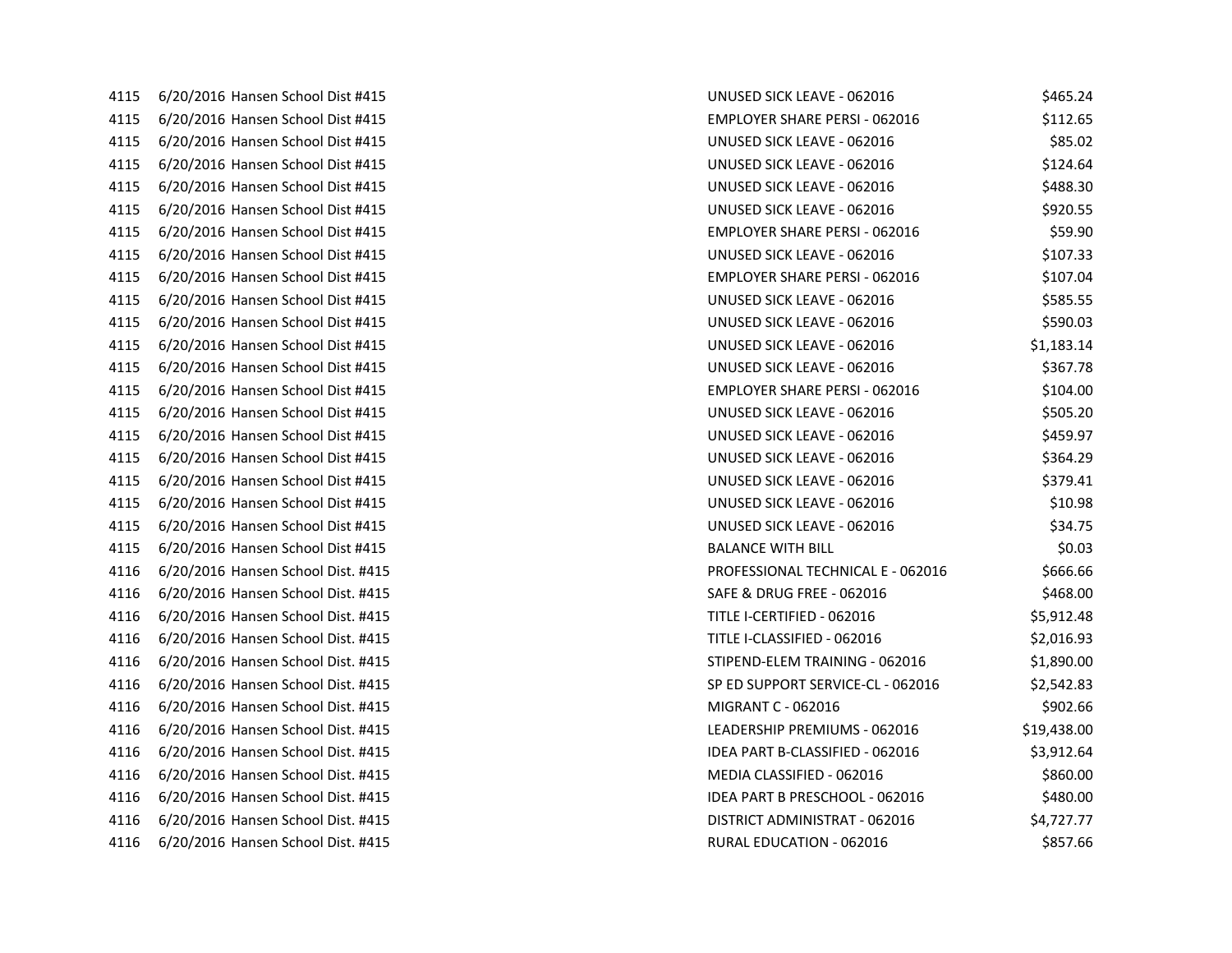| 4116 | 6/20/2016 Hansen School Dist. #415 |
|------|------------------------------------|
| 4116 | 6/20/2016 Hansen School Dist. #415 |
| 4116 | 6/20/2016 Hansen School Dist. #415 |
| 4116 | 6/20/2016 Hansen School Dist. #415 |
| 4116 | 6/20/2016 Hansen School Dist. #415 |
| 4116 | 6/20/2016 Hansen School Dist. #415 |
| 4116 | 6/20/2016 Hansen School Dist. #415 |
| 4116 | 6/20/2016 Hansen School Dist. #415 |
| 4116 | 6/20/2016 Hansen School Dist. #415 |
| 4116 | 6/20/2016 Hansen School Dist. #415 |
| 4116 | 6/20/2016 Hansen School Dist. #415 |
| 4116 | 6/20/2016 Hansen School Dist. #415 |
| 4116 | 6/20/2016 Hansen School Dist. #415 |
| 4116 | 6/20/2016 Hansen School Dist. #415 |
| 4116 | 6/20/2016 Hansen School Dist. #415 |
| 4116 | 6/20/2016 Hansen School Dist. #415 |
| 4116 | 6/20/2016 Hansen School Dist. #415 |
| 4116 | 6/20/2016 Hansen School Dist. #415 |
| 4116 | 6/20/2016 Hansen School Dist. #415 |
| 4116 | 6/20/2016 Hansen School Dist. #415 |
| 4116 | 6/20/2016 Hansen School Dist. #415 |
| 4116 | 6/20/2016 Hansen School Dist. #415 |
| 4116 | 6/20/2016 Hansen School Dist. #415 |
| 4116 | 6/20/2016 Hansen School Dist. #415 |
| 4116 | 6/20/2016 Hansen School Dist. #415 |
| 4116 | 6/20/2016 Hansen School Dist. #415 |
| 4116 | 6/20/2016 Hansen School Dist. #415 |
| 4116 | 6/20/2016 Hansen School Dist. #415 |
| 4116 | 6/20/2016 Hansen School Dist. #415 |
| 4116 | 6/20/2016 Hansen School Dist. #415 |
| 4116 | 6/20/2016 Hansen School Dist. #415 |
| 4116 | 6/20/2016 Hansen School Dist. #415 |
| 4116 | 6/20/2016 Hansen School Dist. #415 |
| 4116 | 6/20/2016 Hansen School Dist. #415 |

| 4116 | 6/20/2016 Hansen School Dist. #415 | ADMINISTRATION - 062016                  | \$6,673.36  |
|------|------------------------------------|------------------------------------------|-------------|
| 4116 | 6/20/2016 Hansen School Dist. #415 | TITLE II-A - 062016                      | \$833.33    |
| 4116 | 6/20/2016 Hansen School Dist. #415 | ADMIN ASSISTANT - 062016                 | \$2,657.02  |
| 4116 | 6/20/2016 Hansen School Dist. #415 | STUDENT SUCCESS SALARIES - 062016        | \$88.00     |
| 4116 | 6/20/2016 Hansen School Dist. #415 | <b>BUILDING CARE - 062016</b>            | \$4,741.68  |
| 4116 | 6/20/2016 Hansen School Dist. #415 | <b>BUILDING MAINT - 062016</b>           | \$3,917.01  |
| 4116 | 6/20/2016 Hansen School Dist. #415 | <b>GROUNDS - 062016</b>                  | \$278.40    |
| 4116 | 6/20/2016 Hansen School Dist. #415 | TRANSPORTATION-SUPERVISO - 062016        | \$758.62    |
| 4116 | 6/20/2016 Hansen School Dist. #415 | TRANSPORTATION-MECHANIC - 062016         | \$2,135.70  |
| 4116 | 6/20/2016 Hansen School Dist. #415 | <b>TRANSPORTATION- PUPIL TR - 062016</b> | \$1,233.90  |
| 4116 | 6/20/2016 Hansen School Dist. #415 | STUDENT SUCCESS-TRANSPOR - 062016        | \$37.20     |
| 4116 | 6/20/2016 Hansen School Dist. #415 | TRANSPORTATION-OTHER - 062016            | \$135.30    |
| 4116 | 6/20/2016 Hansen School Dist. #415 | TRANSPORTATION-OFFICE - 062016           | \$188.10    |
| 4116 | 6/20/2016 Hansen School Dist. #415 | DRIVER - ACTIVITY TRIP - 062016          | \$426.40    |
| 4116 | 6/20/2016 Hansen School Dist. #415 | SECONDARY TEACHER - 062016               | \$30,935.37 |
| 4116 | 6/20/2016 Hansen School Dist. #415 | ELEMENTARY TEACHER - 062016              | \$23,700.29 |
| 4116 | 6/20/2016 Hansen School Dist. #415 | PERSONAL LEAVE PAYBACK-E - 062016        | \$580.80    |
| 4116 | 6/20/2016 Hansen School Dist. #415 | ELEMENTARY PARA - 062016                 | \$1,176.45  |
| 4116 | 6/20/2016 Hansen School Dist. #415 | ELEMENTARY SUB-PARA - 062016             | \$222.00    |
| 4116 | 6/20/2016 Hansen School Dist. #415 | ELEMENTARY SUB-TEACHER - 062016          | \$76.00     |
| 4116 | 6/20/2016 Hansen School Dist. #415 | LEP TEACHER - 062016                     | \$563.66    |
| 4116 | 6/20/2016 Hansen School Dist. #415 | PERSONAL LEAVE PAYBACK-H - 062016        | \$600.00    |
| 4116 | 6/20/2016 Hansen School Dist. #415 | SECONDARY SUB-TEACHER - 062016           | \$478.00    |
| 4116 | 6/20/2016 Hansen School Dist. #415 | <b>VOCATIONAL EDUCATION - 062016</b>     | \$4,025.25  |
| 4116 | 6/20/2016 Hansen School Dist. #415 | SPECIAL ED PROGRAM TEACH - 062016        | \$3,833.75  |
| 4116 | 6/20/2016 Hansen School Dist. #415 | SPECIAL ED PROGRAM-PARA - 062016         | \$1,301.49  |
| 4116 | 6/20/2016 Hansen School Dist. #415 | SPECIAL ED SUBSTITUTE - 062016           | \$424.00    |
| 4116 | 6/20/2016 Hansen School Dist. #415 | SPECIAL ED PRESCHOOL-TEA - 062016        | \$3,347.91  |
| 4116 | 6/20/2016 Hansen School Dist. #415 | SPECIAL ED PRESCHOOL-PAR - 062016        | \$380.00    |
| 4116 | 6/20/2016 Hansen School Dist. #415 | ATHLETIC DIRECTOR - 062016               | \$354.25    |
| 4116 | 6/20/2016 Hansen School Dist. #415 | SCHOOL ACTIVITY-COACH - 062016           | \$327.00    |
| 4116 | 6/20/2016 Hansen School Dist. #415 | GUIDANCE - HEALTH - 062016               | \$894.50    |
| 4116 | 6/20/2016 Hansen School Dist. #415 | EXTENDED DAYS - 062016                   | \$104.16    |
| 4116 | 6/20/2016 Hansen School Dist. #415 | SPECIAL ED DIRECTOR - 062016             | \$583.37    |
|      |                                    |                                          |             |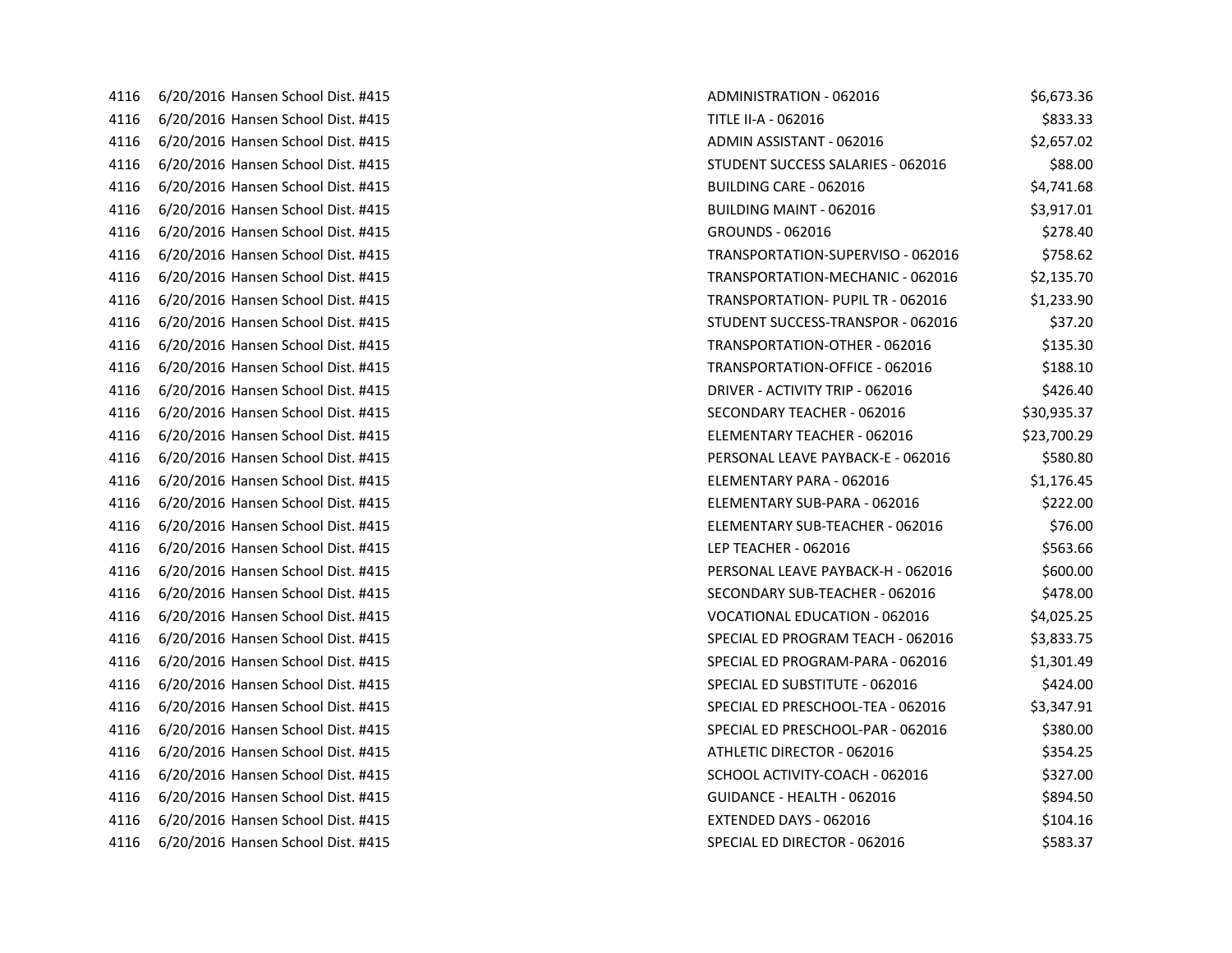| 4116 | 6/20/2016 Hansen School Dist. #415      |                          | SPECIAL ED SUPPORT SERV- - 062016         | \$4,250.00 |
|------|-----------------------------------------|--------------------------|-------------------------------------------|------------|
| 4116 | 6/20/2016 Hansen School Dist. #415      |                          | ADMIN SUB-SECRETARY - 062016              | \$76.00    |
| 4116 | 6/20/2016 Hansen School Dist. #415      |                          | <b>BUSINESS OPERATION - 062016</b>        | \$2,946.92 |
| 4116 | 6/20/2016 Hansen School Dist. #415      |                          | SCHOOL LUNCH-FFV - 062016                 | \$52.20    |
| 4116 | 6/20/2016 Hansen School Dist. #415      |                          | SCHOOL LUNCH - 062016                     | \$3,266.87 |
| 4116 | 6/20/2016 Hansen School Dist. #415      |                          | <b>GUEST TEACHER COORDINATO - 062016</b>  | \$150.00   |
| 4117 | 6/20/2016 HOME DEPOT CREDIT SERV        | COLUMBUS OH 43218-3175   | MUSIC RM TRANFORMATION                    | \$228.05   |
| 4118 | 6/20/2016 HOUGHTON MIFFLIN HARCOURT     | CHICAGO IL 60693         | <b>BATTELLE DEV INVENTORY SCREENER TE</b> | \$96.00    |
| 4118 | 6/20/2016 HOUGHTON MIFFLIN HARCOURT     | CHICAGO IL 60693         | <b>SHIPPING</b>                           | \$10.00    |
| 4119 | 6/20/2016 IDAHO POWER                   | Seattle WA 98124-1966    | PRESCHOOL                                 | \$49.88    |
| 4119 | 6/20/2016 IDAHO POWER                   | Seattle WA 98124-1966    | <b>FOOTBALL FIELD</b>                     | \$5.20     |
| 4119 | 6/20/2016 IDAHO POWER                   | Seattle WA 98124-1966    | JR/SR HIGH                                | \$1,801.26 |
| 4119 | 6/20/2016 IDAHO POWER                   | Seattle WA 98124-1966    | ELEMENTARY                                | \$1,697.45 |
| 4120 | 6/20/2016 IDAHO SCHOOL BOARDS ASSOC INC | BOISE ID 83707-4797      | ISBA SCHOOL DISTRICT DUES 16-17           | \$1,473.76 |
| 4121 | 6/20/2016 INTEGRATED TECHNOLOGIES       | TWIN FALLS ID 83303-1843 | ELEM-SHARP                                | \$269.02   |
| 4121 | 6/20/2016 INTEGRATED TECHNOLOGIES       | TWIN FALLS ID 83303-1843 | <b>HS OFFICE</b>                          | \$6.35     |
| 4121 | 6/20/2016 INTEGRATED TECHNOLOGIES       | TWIN FALLS ID 83303-1843 | <b>HS TEACHERS</b>                        | \$265.31   |
| 4121 | 6/20/2016 INTEGRATED TECHNOLOGIES       | TWIN FALLS ID 83303-1843 | ELEM-XEROX                                | \$54.64    |
| 4121 | 6/20/2016 INTEGRATED TECHNOLOGIES       | TWIN FALLS ID 83303-1843 | ELEM-SHARP                                | \$0.12     |
| 4122 | 6/20/2016 INTERMOUNTAIN GAS             | <b>BOISE ID 83732</b>    | AG BLDG                                   | \$175.21   |
| 4122 | 6/20/2016 INTERMOUNTAIN GAS             | <b>BOISE ID 83732</b>    | НS                                        | \$781.84   |
| 4122 | 6/20/2016 INTERMOUNTAIN GAS             | <b>BOISE ID 83732</b>    | PRESCHOOL                                 | \$31.35    |
| 4122 | 6/20/2016 INTERMOUNTAIN GAS             | <b>BOISE ID 83732</b>    | <b>ELEM</b>                               | \$88.30    |
| 4123 | 6/20/2016 LAKESHORE LEARNING MATERIALS  | CARSON CA 90895          | THREE BILLY GOATS GRUFF PUZZLE            | \$9.99     |
| 4123 | 6/20/2016 LAKESHORE LEARNING MATERIALS  | CARSON CA 90895          | SEASONS AND WATHER PUZZLE SET             | \$39.99    |
| 4123 | 6/20/2016 LAKESHORE LEARNING MATERIALS  | CARSON CA 90895          | PRETEND & PLAY TOOL BELT                  | \$39.98    |
| 4123 | 6/20/2016 LAKESHORE LEARNING MATERIALS  | CARSON CA 90895          | SEQUENCING NUMBERS 1-20 PUZZLES           | \$19.99    |
| 4123 | 6/20/2016 LAKESHORE LEARNING MATERIALS  | CARSON CA 90895          | THREE BEARS PUZZLE                        | \$9.99     |
| 4123 | 6/20/2016 LAKESHORE LEARNING MATERIALS  | CARSON CA 90895          | 6" LAKESHORE PLAYGROUND BALL              | \$14.97    |
| 4123 | 6/20/2016 LAKESHORE LEARNING MATERIALS  | CARSON CA 90895          | LET'S GO SHOPPING! CASH REGISTER          | \$39.99    |
| 4123 | 6/20/2016 LAKESHORE LEARNING MATERIALS  | CARSON CA 90895          | THREE LITTLE PIGS PUZZLE                  | \$9.99     |
| 4123 | 6/20/2016 LAKESHORE LEARNING MATERIALS  | CARSON CA 90895          | MAGNETIC COUNTING MAZE                    | \$39.99    |
| 4123 | 6/20/2016 LAKESHORE LEARNING MATERIALS  | CARSON CA 90895          | <b>SHIPPING</b>                           | \$33.73    |
| 4123 | 6/20/2016 LAKESHORE LEARNING MATERIALS  | CARSON CA 90895          | <b>COUPON</b>                             | $-58.00$   |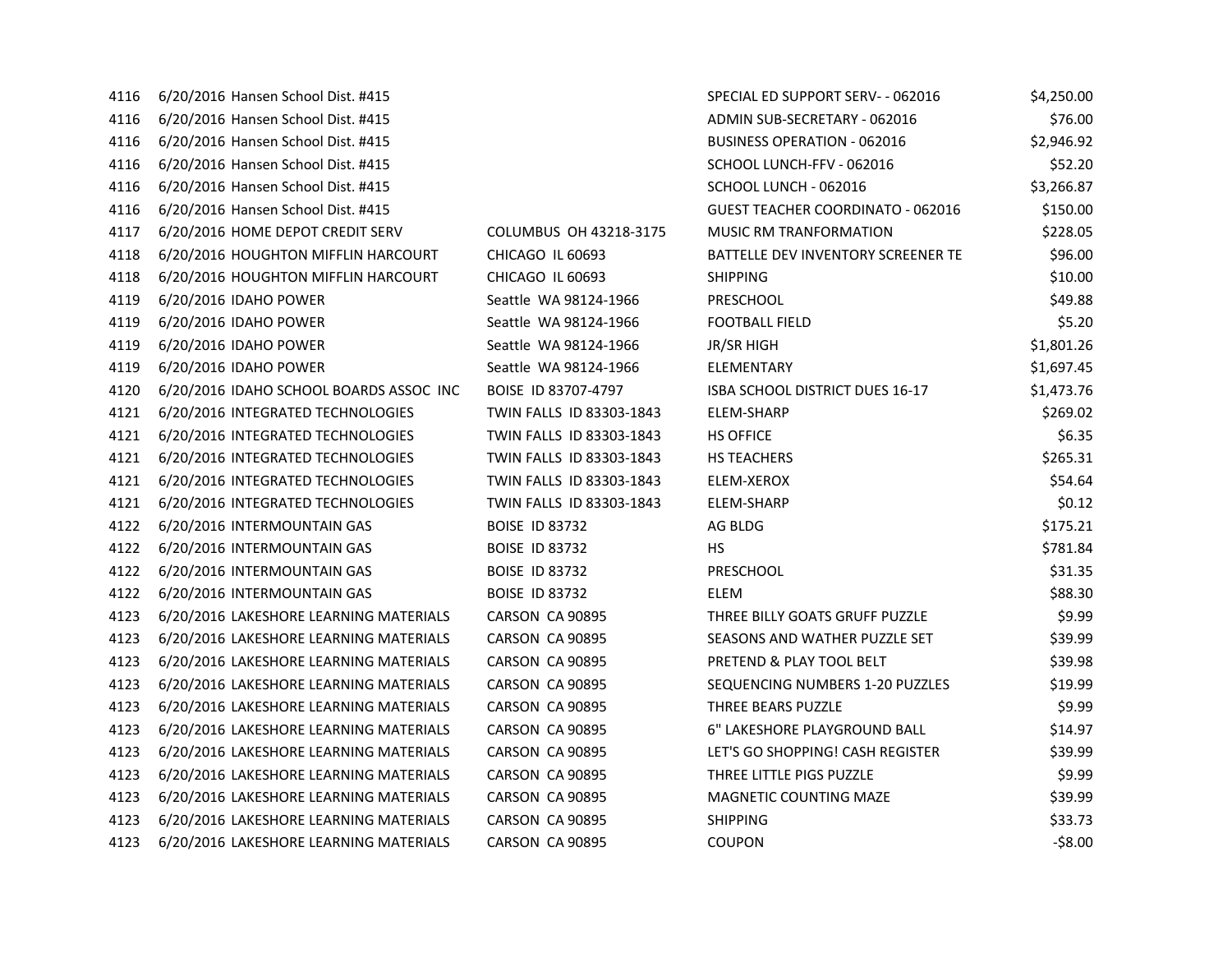| 4124 | 6/20/2016 LAMMERS TRUCK CENTER          | TWIN FALLS ID 83301        | <b>REPAIRS TO BUS #5</b>            | \$2,930.58  |
|------|-----------------------------------------|----------------------------|-------------------------------------|-------------|
| 4125 | 6/20/2016 MEADOW GOLD DAIRIES-BOISE     | DENVER CO 80271-0960       | <b>MILK PRODUCTS</b>                | \$1,385.42  |
| 4126 | 6/20/2016 MORETON & COMPANY             | <b>BOISE ID 83719</b>      | LIABILITY INSURANCE 2016-17         | \$27,520.00 |
| 4127 | 6/20/2016 ON THE BALL PLUMBING          | KIMBERLY ID 83341          | REMODEL OF ELEM BOYS BATHRM         | \$800.00    |
| 4128 | 6/20/2016 PRIMARY THERAPY SOURCE        | TWIN FALLS ID 83301        | OT NON MEDICAID                     | \$99.00     |
| 4128 | 6/20/2016 PRIMARY THERAPY SOURCE        | TWIN FALLS ID 83301        | <b>EVALS &amp; MILEAGE</b>          | \$141.00    |
| 4128 | 6/20/2016 PRIMARY THERAPY SOURCE        | TWIN FALLS ID 83301        | PT NON MEDICAID                     | \$99.00     |
| 4128 | 6/20/2016 PRIMARY THERAPY SOURCE        | TWIN FALLS ID 83301        | PT-MEDICAID                         | \$132.00    |
| 4128 | 6/20/2016 PRIMARY THERAPY SOURCE        | TWIN FALLS ID 83301        | OT MEDICAID                         | \$363.00    |
| 4129 | 6/20/2016 QUILL CORPORATION             | PHILADELPHIA PA 19101-0600 | <b>COUPON</b>                       | $-530.00$   |
| 4129 | 6/20/2016 QUILL CORPORATION             | PHILADELPHIA PA 19101-0600 | PRINTER CARTRIDGE                   | \$119.98    |
| 4129 | 6/20/2016 QUILL CORPORATION             | PHILADELPHIA PA 19101-0600 | <b>PEN REFILL</b>                   | \$3.38      |
| 4129 | 6/20/2016 QUILL CORPORATION             | PHILADELPHIA PA 19101-0600 | X-ACTO PENCIL SHARPENER             | \$208.14    |
| 4129 | 6/20/2016 QUILL CORPORATION             | PHILADELPHIA PA 19101-0600 | <b>CORRECTION TAPE</b>              | \$12.89     |
| 4129 | 6/20/2016 QUILL CORPORATION             | PHILADELPHIA PA 19101-0600 | PILOT PRECISE V5 ROLLERBALL PENS    | \$14.59     |
| 4129 | 6/20/2016 QUILL CORPORATION             | PHILADELPHIA PA 19101-0600 | <b>CASE OF COPY PAPER</b>           | \$29.99     |
| 4130 | 6/20/2016 SKINNER HEIDI                 | TWIN FALLS ID 83301        | AFTERSCHOOL SNACKS                  | \$68.43     |
| 4130 | 6/20/2016 SKINNER HEIDI                 | TWIN FALLS ID 83301        | AFTERSCHOOL SNACKS                  | \$62.00     |
| 4130 | 6/20/2016 SKINNER HEIDI                 | TWIN FALLS ID 83301        | JOURNEY'S TRAINING                  | \$97.11     |
| 4131 | 6/20/2016 TIMES-NEWS                    | Twin Falls ID 83301        | 4 YR SUMMARY/ NOTICE OF HEARING     | \$205.42    |
| 4132 | 6/20/2016 TOOLS FOR SCHOOLS             | EMMETT ID 83617            | <b>FOOD SUPPLIES</b>                | \$2,773.45  |
| 4132 | 6/20/2016 TOOLS FOR SCHOOLS             | EMMETT ID 83617            | <b>FOOD SUPPLIES</b>                | \$197.55    |
| 4132 | 6/20/2016 TOOLS FOR SCHOOLS             | EMMETT ID 83617            | <b>FOOD SUPPLIES</b>                | \$26.66     |
| 4133 | 6/20/2016 TURNER JOHN                   | HANSEN ID 83334            | <b>BUS DRIVER MEALS</b>             | \$13.00     |
| 4134 | 6/20/2016 VALLEY WIDE COOPERATIVE       | JEROME ID 83338            | <b>MOWER FUEL</b>                   | \$82.11     |
| 4134 | 6/20/2016 VALLEY WIDE COOPERATIVE       | JEROME ID 83338            | <b>SCHOOL BUS FUEL</b>              | \$582.86    |
| 4134 | 6/20/2016 VALLEY WIDE COOPERATIVE       | JEROME ID 83338            | <b>GAS DISCOUNT</b>                 | $-53.45$    |
| 4134 | 6/20/2016 VALLEY WIDE COOPERATIVE       | <b>JEROME ID 83338</b>     | <b>SCHOOL VEHICLE FUEL</b>          | \$98.14     |
| 4134 | 6/20/2016 VALLEY WIDE COOPERATIVE       | JEROME ID 83338            | <b>GAS DISCOUNT</b>                 | $-54.05$    |
| 4135 | 6/20/2016 VERIZON WIRELESS              | DALLAS TX 75266-0108       | <b>IPAD</b>                         | \$30.02     |
| 4136 | 6/20/2016 WATSON LARRY                  | TWIN FALLS ID 83301        | <b>STUDENT EVALUATION</b>           | \$350.00    |
| 4137 | 6/20/2016 WAYMENT BOB                   | HANSEN ID 83334            | <b>BUS DRIVER MEALS</b>             | \$13.00     |
| 4138 | 6/20/2016 WESTERN MTN BUS & PARTS SALES | NAMPA ID 83686             | PASSENGER HEAT SWITCH               | \$35.06     |
| 4138 | 6/20/2016 WESTERN MTN BUS & PARTS SALES | <b>NAMPA ID 83686</b>      | <b>BACK SEAT COVER REPLACEMENTS</b> | \$95.50     |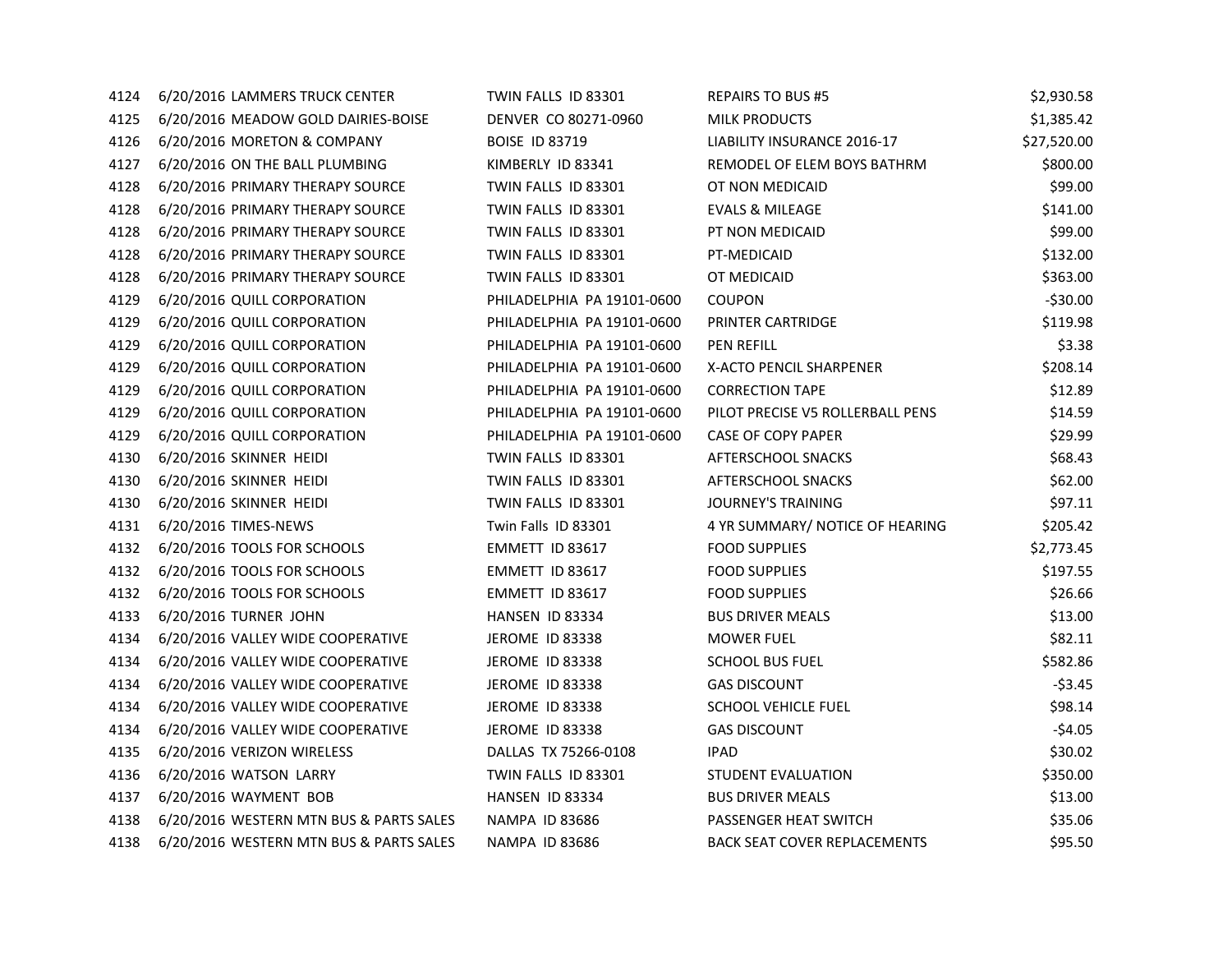| 4138 | 6/20/2016 WESTERN MTN BUS & PARTS SALES  | <b>NAMPA ID 83686</b>     | <b>DEFROST SWITCH</b>             | \$29.02    |
|------|------------------------------------------|---------------------------|-----------------------------------|------------|
| 4138 | 6/20/2016 WESTERN MTN BUS & PARTS SALES  | <b>NAMPA ID 83686</b>     | <b>MOTOR DEFROST</b>              | \$57.27    |
| 4138 | 6/20/2016 WESTERN MTN BUS & PARTS SALES  | <b>NAMPA ID 83686</b>     | <b>FREIGHT</b>                    | \$16.45    |
| 4138 | 6/20/2016 WESTERN MTN BUS & PARTS SALES  | NAMPA ID 83686            | <b>MOTOR HEATER WIRE</b>          | \$108.54   |
| 4139 | 6/20/2016 WORDEN VALERIA                 | HANSEN ID 83334           | <b>BUS DRIVER MEALS</b>           | \$19.50    |
| 4140 | 6/20/2016 STANDARD PRINTING SOLUTIONS    | TWIN FALLS ID 83301       | <b>GRADUATION PROGRAMS (300)</b>  | \$105.00   |
| 4141 | 6/20/2016 AMERICAN FIDELITY              |                           | JOHN TURNERS CAFETERIA PLAN       | \$61.20    |
| 4142 | 6/20/2016 COSTCO                         |                           | <b>MEMEBERSHIP FEE</b>            | \$110.00   |
| 4143 | 6/20/2016 PSI ENVIRONMENTAL              | LOS ANGELES CA 90060-0248 | ELEMENTARY                        | \$67.54    |
| 4143 | 6/20/2016 PSI ENVIRONMENTAL              | LOS ANGELES CA 90060-0248 | JR/SR HIGH                        | \$160.46   |
| 4144 | 6/20/2016 SCHOOL SPECIALTY/CLASSRM DIREC | CHICAGO IL 60693-0326     | <b>RECORD BOOK</b>                | \$52.70    |
| 4144 | 6/20/2016 SCHOOL SPECIALTY/CLASSRM DIREC | CHICAGO IL 60693-0326     | LESSON PLAN BOOK                  | \$25.40    |
| 4145 | 6/20/2016 NOVAK CASSANDRA                | TWIN FALLS ID 83301       | <b>BUS DRIVER MEALS</b>           | \$13.00    |
| 4146 | 6/20/2016 BARNES DON                     | TWIN FALLS ID 83301       | <b>BUS DRIVER MEALS</b>           | \$32.50    |
| 4147 | 6/20/2016 NASSP/NHS                      | BOSTON MA 02241-7939      | 2016-17 NTNL HONOR SOCIETY DUES   | \$385.00   |
| 4148 | 6/20/2016 MOORE SMITH BUXTON & TURCKE    | <b>BOISE ID 83702</b>     | RICH HENDERSON-SPED LAW           | \$290.00   |
| 4148 | 6/20/2016 MOORE SMITH BUXTON & TURCKE    | <b>BOISE ID 83702</b>     | KAYLA KELLY-SPED LAW              | \$290.00   |
| 4149 | 6/20/2016 TEK-HUT                        | TWIN FALLS ID 83301       | <b>INTERNET SERVICE</b>           | \$1,000.00 |
| 4150 | 6/20/2016 HANSEN SCHOOL DISTRICT         |                           | LUNCH RM SALES TAX                | \$9.35     |
| 4151 | 6/20/2016 SANTANDER LEASING LLC          | READING PA 19612          | <b>SCHOOL BUS PURCHASE</b>        | \$9,661.72 |
| 4151 | 6/20/2016 SANTANDER LEASING LLC          | READING PA 19612          | <b>FINANCE</b>                    | \$2,124.28 |
| 4152 | 6/20/2016 FREEMAN ASHLEY                 | KIMBERLY ID 83341         | <b>ROBOT SUPPLIES</b>             | \$69.46    |
| 4153 | 6/20/2016 FRANZ FAMILY BAKERIES          | LOS ANGELES CA 90074-2654 | <b>BAKERY ITEMS</b>               | \$39.00    |
| 4153 | 6/20/2016 FRANZ FAMILY BAKERIES          | LOS ANGELES CA 90074-2654 | <b>BAKERY ITEMS</b>               | \$35.67    |
| 4153 | 6/20/2016 FRANZ FAMILY BAKERIES          | LOS ANGELES CA 90074-2654 | <b>BAKERY ITEMS</b>               | \$39.00    |
| 4153 | 6/20/2016 FRANZ FAMILY BAKERIES          | LOS ANGELES CA 90074-2654 | <b>BAKERY ITEMS</b>               | \$6.15     |
| 4154 | 6/20/2016 NASCO                          | SALIDA CA 95368-0101      | <b>IRON FILINGS SET</b>           | \$23.50    |
| 4155 | 6/20/2016 PSUG EVENTS LLC                | ANN ARBOR MI 48106        | <b>HOTEL</b>                      | \$264.32   |
| 4155 | 6/20/2016 PSUG EVENTS LLC                | ANN ARBOR MI 48106        | KAYLA KELLY-POWERSCHOOL CONF      | \$599.00   |
| 4156 | 6/20/2016 GOODING CHILD NUTRITION        | <b>GOODING ID 83330</b>   | PORTION OF CO-OP LEGAL AD FEES    | \$9.42     |
| 4157 | 6/20/2016 MYERS WILLMA                   | HANSEN ID 83334           | <b>ART SUPPLIES</b>               | \$24.30    |
| 4158 | 6/20/2016 PIPECO TWIN FALLS              | TWIN FALLS ID 83301       | <b>VALVE REPAIR KIT</b>           | \$66.67    |
| 4159 | 6/20/2016 ROTO-ROOTER                    | <b>BOISE ID 83715</b>     | KITCHEN DRAIN CLEAN OUT & SCOPING | \$506.00   |
| 4160 | 6/20/2016 PAPA KELSEY'S                  | KIMBERLY ID 83341         | LUNCH RM LUNCH                    | \$20.78    |
|      |                                          |                           |                                   |            |